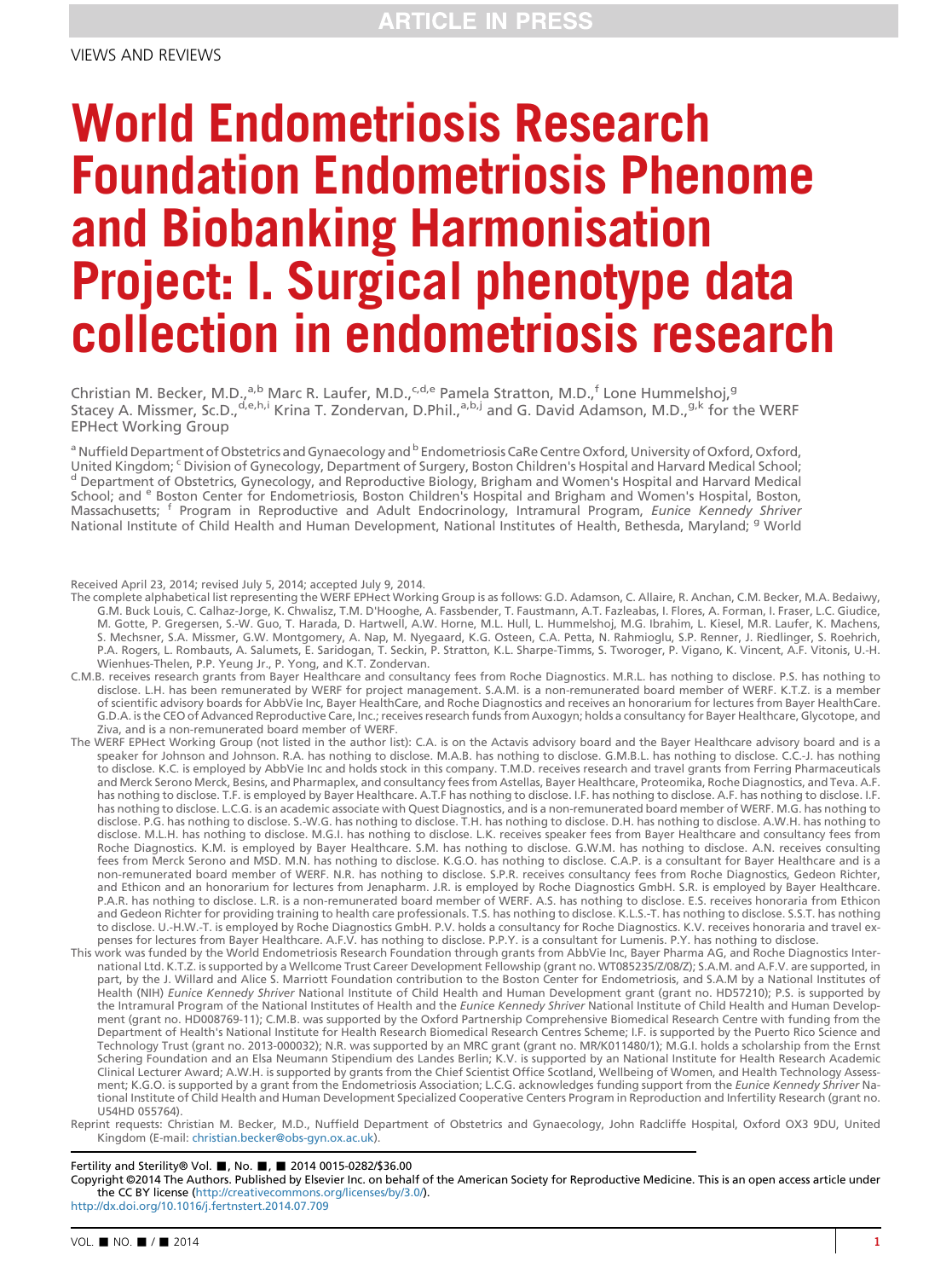#### VIEWS AND REVIEWS

Endometriosis Research Foundation, London, United Kingdom; <sup>h</sup> Channing Division of Network Medicine, Department of Medicine, Brigham and Women's Hospital and Harvard Medical School; and <sup>i</sup> Department of Epidemiology, Harvard School of Public Health, Boston, Massachusetts; <sup>j</sup> Wellcome Trust Centre for Human Genetics, University of Oxford, Oxford, United Kingdom; and <sup>k</sup> Palo Alto Medical Foundation Fertility Physicians of Northern California, Palo Alto, California

Objective: To standardize the recording of surgical phenotypic information on endometriosis and related sample collections obtained at laparoscopy, allowing large-scale collaborative research into the condition.

Design: An international collaboration involving 34 clinical/academic centers and three industry collaborators from 16 countries.

Setting: Two workshops were conducted in 2013, bringing together 54 clinical, academic, and industry leaders in endometriosis research and management worldwide.

#### Patient(s): None.

Intervention(s): A postsurgical scoring sheet containing general and gynecological patient and procedural information, extent of disease, the location and type of endometriotic lesion, and any other findings was developed during several rounds of review. Comments and any systematic surgical data collection tools used in the reviewers' centers were incorporated.

Main Outcome Measure(s): The development of a standard recommended (SSF) and minimum required (MSF) form to collect data on the surgical phenotype of endometriosis.

Result(s): SSF and MSF include detailed descriptions of lesions, modes of procedures and sample collection, comorbidities, and potential residual disease at the end of surgery, along with previously published instruments such as the revised American Society for Reproductive Medicine and Endometriosis Fertility Index classification tools for comparison and validation.

Conclusion(s): This is the first multicenter, international collaboration between academic centers and industry addressing standardization of phenotypic data collection for a specific disease. The Endometriosis Phenome and Biobanking Harmonisation Project SSF and MSF are essential tools to increase our understanding of the pathogenesis of endometriosis by

allowing large-scale collaborative research into the condition. (Fertil Steril® 2014;  $\blacksquare$ :  $\blacksquare$  - $\blacksquare$ . 2014 by American Society for Reproductive Medicine.)

Key Words: Endometriosis, standardization, harmonization, phenotyping, laparoscopy, EPHectSSF



Use your smartphone to scan this QR code and connect to the discussion forum for this article now.\*

Discuss: You can discuss this article with its authors and with other ASRM members at [http://](http://fertstertforum.com/beckerc-werf-ephect-i/) [fertstertforum.com/beckerc-werf-ephect-i/](http://fertstertforum.com/beckerc-werf-ephect-i/)

\* Download a free QR code scanner by searching for "QR scanner" in your smartphone's app store or app marketplace.

Since the first publication on endometriosis by von<br>Rokitansky more than 150 years ago (1), many uncer-<br>tainties remain about the diverse clinical, molecular,<br>and societal aspects of the disease. It is generally accepted Rokitansky more than 150 years ago [\(1\),](#page-8-0) many uncerand societal aspects of the disease. It is generally accepted that endometriosis is a heterogeneous disease with respect to its natural history, disease burden, extent of inflammation, state of progression, and phenotypic presentation of lesions and symptoms. Widely used classification systems such as the one developed and revised by the former American Fertility Society (AFS; now the American Society for Reproductive Medicine, ASRM) have not been helpful in phenotyping the disease [\(2\)](#page-8-0), discerning patient morbidity, or predicting treatment response or prognosis.

It is now well established that no correlation exists between revised AFS stage or other classification systems and the presentation or severity of pain symptoms [\(3, 4\)](#page-8-0). The Endometriosis Fertility Index (EFI) has been validated to predict clinical fertility outcome but is not designed to correlate with other clinical symptoms such as pain [\(5\).](#page-8-0) Consequently, it is challenging to correlate degree of symptoms with disease severity or establish an accurate prevalence of clinically significant disease based solely on symptomatology [\(6, 7\)](#page-8-0) so that phenome-specific diagnostic and treatment discovery can advance.

Although phenotypic categorization based on lesion appearance and location has been suggested [\(8, 9\),](#page-8-0) no systematic validation of these mutually exclusive categories or longitudinal studies of their role in treatment response and disease prognosis exist. Furthermore, molecular and genetic marker discernment has not yet been applied sufficiently to

reinforce or refute these gross phenotypic groupings. Indeed, it is also not clear how to categorize/treat a patient as a "whole" woman within whom all or some of these lesion subtypes may exist. It must always be acknowledged that, given current requirements for surgical diagnosis and intervention, the phenotype observed and biologic samples collected at surgery are only reflective of that specific point in time and may not be evidence of or even correlated with the disease phenotype across the life course.

Furthermore, it is unclear what biologic or phenomic characteristics of endometriosis, or other possible parameters, are predictive of progression of the disease [\(10, 11\)](#page-8-0). Is it simply an increase in lesion burden, suggested by a change in color, texture, volume, or location of endometriotic lesions, or does progression involve a shift in, for example, gene/protein expression profiles or in immune response—or a combination of both—that may be measured using either localized or systemic biologic specimens? It remains to be determined whether such parameters are etiologic or a consequence of the disease or of disease-related symptoms.

To date, no non- or minimally invasive diagnostic test exists to aid the diagnosis of endometriosis, elucidate the natural history of the disease, or predict treatment efficacy related to lesions or symptoms (12–[14\).](#page-8-0) Biomarker studies have shown varying and often conflicting results. Currently available data sets on endometriosis cases and controls typically: [1] lack surgical phenotypic and symptomatic detail combined with biological sample information; [2] are insufficiently consistent in terms of the type of data collected and protocols used to allow the collaborative exploration of the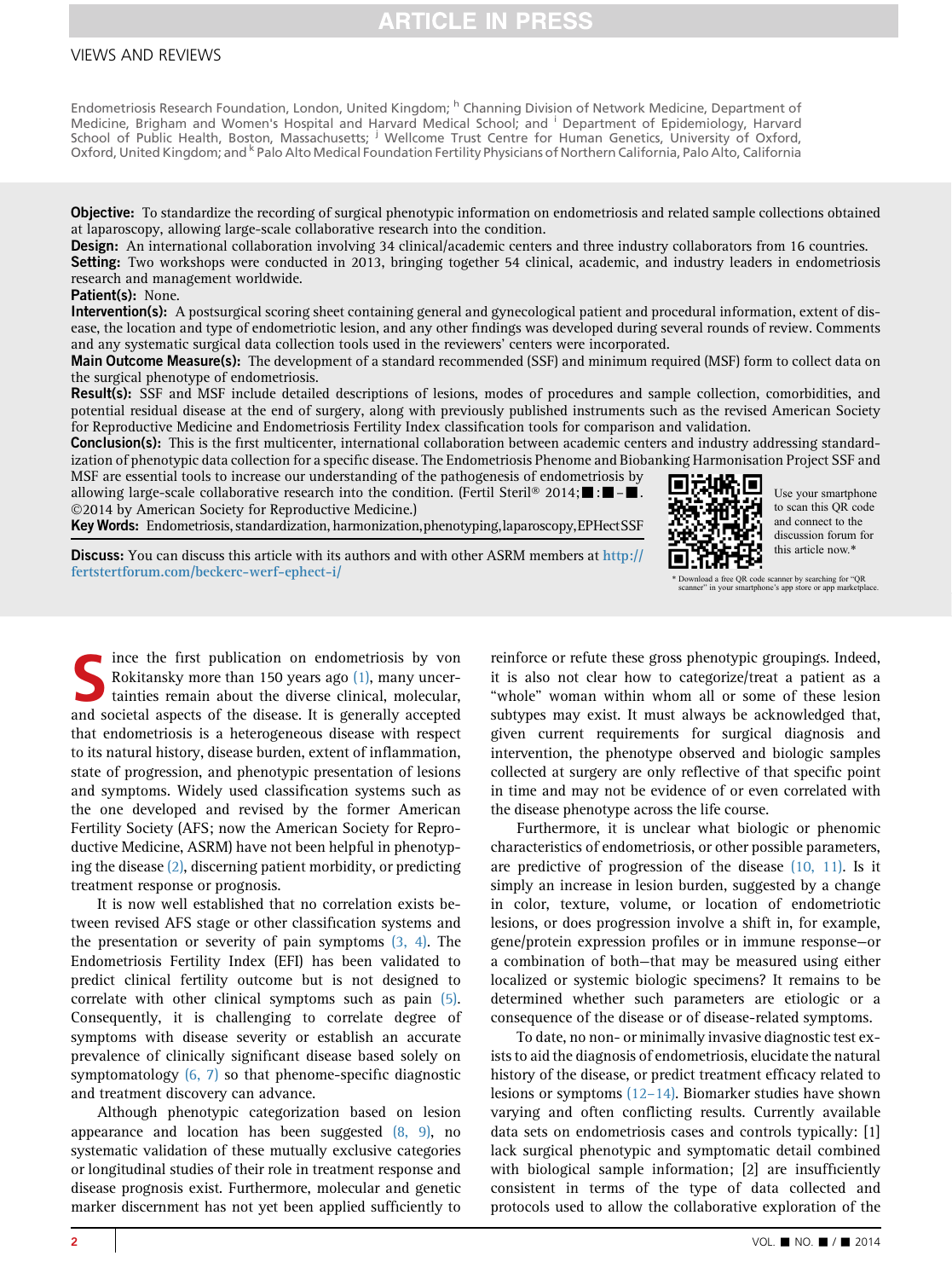above-mentioned associations; or [3] are too small to have sufficient power. While there is consensus that laparoscopy remains the gold standard for a definitive diagnosis of endometriosis [\(15](#page-8-0)–17), we suggest taking full advantage of the diagnostic aspect of the procedure by collecting standardized detailed information at the time of surgery and thus optimizing the characterization of the surgical phenotype both for clinical and research purposes. To date, even in well-established and recognized endometriosis clinical research centers, no consensus exists on even the minimum surgical information that should be collected to perform clinical and basic science studies.

The World Endometriosis Research Foundation (WERF) Endometriosis Phenome and Biobanking Harmonisation Project (EPHect) is a global initiative involving 34 clinical/academic and three industrial collaborators from 16 countries, with the mission to develop a consensus on standardization and harmonization of phenotypic surgical/clinical data and biological sample collection methods in endometriosis research. Specifically, to facilitate large-scale internationally collaborative, longitudinal, epidemiologically robust, translational, biomarker and treatment target discovery research in endometriosis, EPHect provides evidence-based guidelines on: [1] detailed surgical, clinical, and epidemiological phenotyping (phenome) data to be collected from women with and without endometriosis to allow collaborative subphenotype discovery and validation analyses; and [2] standard operating procedures (SOPs) for collection, processing, and long-term storage of biological samples from women with and without endometriosis.

To achieve these goals, WERF conducted two workshops in March and July 2013, bringing together international leaders in endometriosis research to develop and reach consensus on evidence-based EPHect phenome collection and SOP guidelines. Draft consensus questionnaires and SOPs were subsequently reviewed during several rounds of expert review by the WERF EPHect Working Group. To the best of our knowledge, this harmonization initiative is unique in terms of its scope—addressing standardization of phenotypic data collection and biological sampling protocols simultaneously for a specific disease—with consensus reached from a large number of academic as well as industrial leaders in endometriosis research. It also is a direct answer to the key priority of phenome data collection and SOP harmonization identified in Endometriosis Research Directions workshops held in 2008 [\(18\)](#page-8-0) and 2011 [\(19\)](#page-8-0) and will allow the investigation of a substantial number of other research priorities highlighted.

It is important to note that EPHect does not aim to evaluate any past, present, or future research nor will it instruct surgeons on how to perform their procedures. The recommendations presented here are primarily aimed at improving and facilitating research and are not necessarily applicable to the clinical management of endometriosis. Rather, EPHect aims at a significant improvement in the comparability of endometriosis studies and enhanced opportunities for collaborative research with much improved statistical power—particularly for less prevalent but nonetheless informative disease (sub-) phenotypes. By increasing the understanding of endometriosis, EPHect hopes to reduce the costs of health care and clinical studies of endometriosis, ultimately leading to a more

Here we report the EPHect consensus on standard recommended surgical data and sample collection in endometriosis research (part I). Three companion papers in the series cover the other EPHect endpoints: standardized collection of nonsurgical/clinical and epidemiological phenomic data through patient-administered questionnaires (part II) [\(20\)](#page-8-0); SOPs for biological fluid (part III) [\(21\);](#page-8-0) and tissue (part IV) [\(22\)](#page-8-0) sample collection, processing, and long-term storage to enable cellular, genetic, and molecular, proteomic, metabolomics, metabonomic, and transcriptomic phenome studies. The data collection tools and SOPs will be updated regularly, based on: [1] feedback from centers adopting the current instruments and protocols; [2] protocols generated for new sample types; and [3] a 1-year, and thereafter triannual, review of literature and other publicly available evidence and will be freely accessible through the WERF EPHect website ([endometriosisfoundation.org/ephect](http://endometriosisfoundation.org/ephect)). It is anticipated that the EPHect initiative will lead to an unprecedented standardization of integrated phenomic data and biological specimen collection to enable large-scale collaborative research into this highly heterogeneous and still enigmatic disease.

#### MATERIALS AND METHODS

We conducted two workshops in March and July 2013, bringing together leaders in endometriosis research worldwide to develop and reach consensus on evidence-based phenome collection and SOP guidelines, followed by several rounds of expert review by the WERF EPHect Working Group ([Fig. 1\)](#page-3-0). During Workshop I, four areas of standardization and harmonization were defined: (I) surgical phenotyping; (II) nonsurgical clinical/epidemiologic phenotyping; (III) fluid sample; and (IV) tissue sample collection, processing, and storage protocols for molecular and genetic phenotyping. To date, the WERF EPHect global initiative has involved 34 clinical/academic centers and three industry collaborators (54 participants) from 16 countries on five continents.

The development of the EPHect surgical data collection instrument was initially based upon a postsurgical scoring sheet originally developed as part of the WERF-funded Global Study of Women's Health [\(23, 24\),](#page-8-0) which had recently been extended and piloted in a collaboration between the Boston Center for Endometriosis and the Endometriosis CaRe Centre Oxford. The scoring sheet—containing general and gynecological information about the patient, the procedure, extent of disease, and the location and type of endometriotic lesion, as well as any other findings, along with existing tools for disease classification such as the revised AFS [\(2\)](#page-8-0) and EFI [\(25\)](#page-8-0)—was discussed and extended during several review rounds by experts in the field of endometriosis using surgical data collection tools that were in use at their centers ([Fig. 1](#page-3-0)).

While validity, reliability, and scientific advancement in endometriosis research are the main goals of EPHect, an important point acknowledged by the EPHect Working Group was that there are likely to be differences in resources and logistics among centers that influence feasibility of adherence to some of the strictest standards of data collection and SOP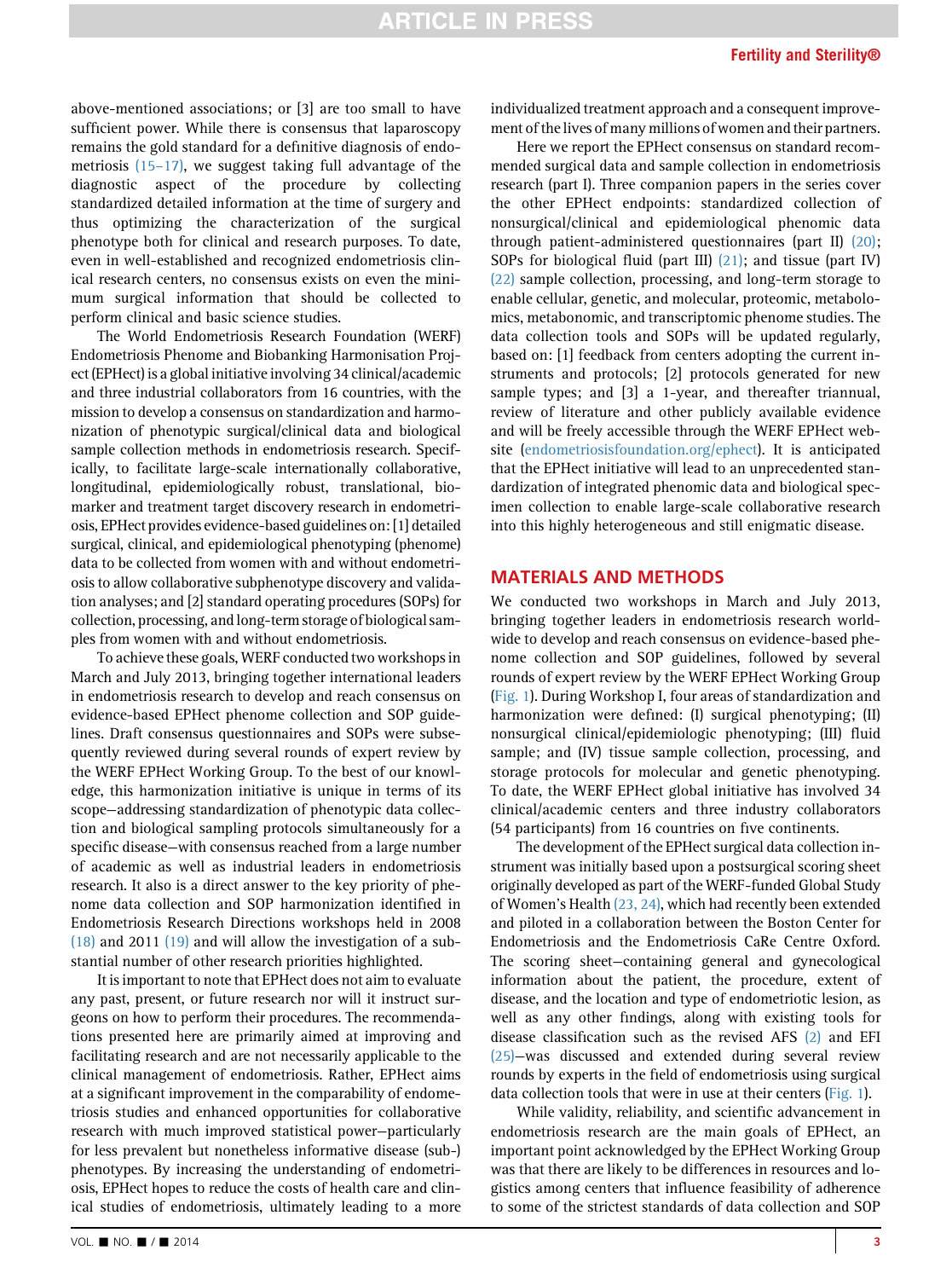#### <span id="page-3-0"></span>VIEWS AND REVIEWS



implementation. EPHect therefore agreed on two tiers for all data collection instruments as well as for biological sample SOPs: standard recommended and minimum required. Standard surgical data were considered of central importance for current and future advancement in understanding the biology of disease and investigation of the effects of treatment on symptoms and disease recurrence. The minimum required version included data collected as a basic requirement for more limited research studies in settings where completion of the standard instrument is logistically impossible. The two versions resulting from this consultation were presented at Workshop II. Of 54 invitees, 30 attended either in person or via video link. During Workshop II, the standard recommended and the subset for minimum required collections were agreed upon, based on a list of individual, local, national, or international circumstances ([Table 1\)](#page-4-0). Notes regarding comments and discussions among participants were taken during the meeting and incorporated into the final versions. Both forms are designed for surgery involving women with confirmed endometriosis and symptomatic or asymptomatic controls/comparison women (e.g., women undergoing laparoscopic sterilization or those evaluated for symptoms but found not to have endometriosis).

Approval by an Ethics Committee or Institute Review Board was not required for formation of the EPHect Working Group, review of existing literature, or consensus regarding best practices for endometriosis research described within the WERF EPHect four manuscript series. This endeavor did not include data from human subjects. A comprehensive list of declared conflicts of interest for each of the authors and members of the EPHect Working Group is provided.

## RESULTS

During the EPHect consultation process, it became apparent that there was little or no consistency in the surgical endometriosis data collected by different centers, both in terms of the extent of information gathered and the topics, definitions, or specifications used. The development of the two EPHect surgical data collection forms, the standard (recommended) surgical form (EPHect SSF) and minimum (required) surgical form (EPHect MSF), is described below. All recommendations are of a purely scientific nature and not meant as clinical guidance. To complement these data we strongly recommend using the EPHect patient questionnaires covering important aspects of disease symptomatology (EPQ-S and EPQ-M), which were developed and agreed upon by the same group of experts [\(20\).](#page-8-0)

#### EPHect SSF

The EPHect SSF was developed with the aim to collect all currently deemed relevant and important information describing the visual endometriosis phenotype and surgical treatment that would allow clinically and scientifically meaningful studies (Supplemental Appendix 1) [\(19\).](#page-8-0) The EPHect SSF is divided into two parts. The first part asks for detailed information about clinical covariates: the current menstrual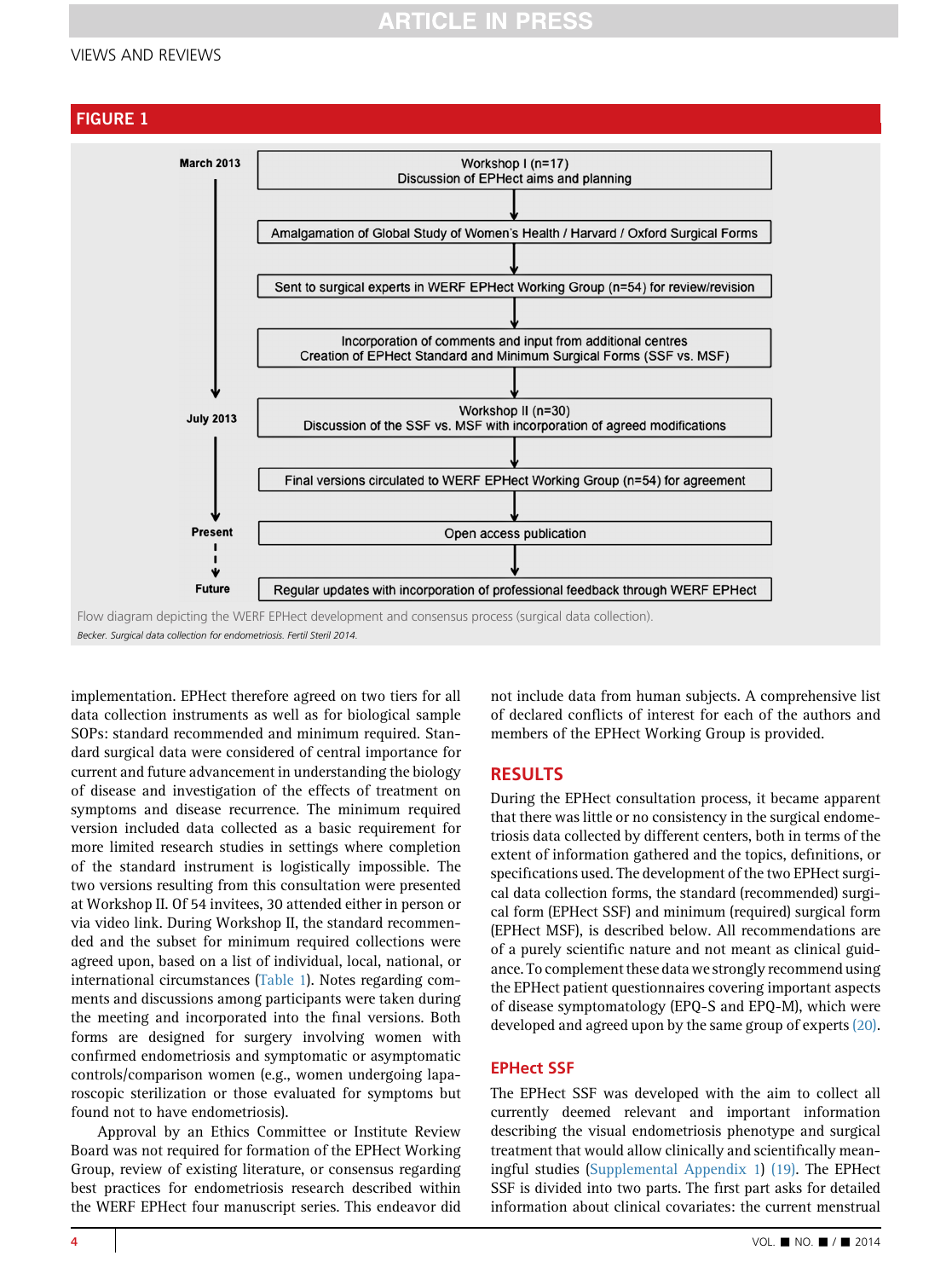## <span id="page-4-0"></span>TABLE 1

Individual, local, national, and international factors that may influence the extent and type of data collected.

#### Factor

Financial situation Local organizational structure Cultural differences Research question Knowledge of staff Availability of time Motivation of surgeon or institution Ethics approval by the local Institutional Review Board Becker. Surgical data collection for endometriosis. Fertil Steril 2014.

cycle, current hormone treatment, and history of previous endometriosis surgery, as well as any imaging findings before the procedure. The second part concentrates on intraoperative findings including the type and duration of the procedure; and the extent, exact location, and color of endometriotic lesions, with a particular focus on size of endometrioma and endometriotic nodules. It allows for an exact description of tissue biopsies (see section on biological sample collection), including their location and appearance, and surgical treatment of lesions. For guidance purposes we have added pictures of representative endometriotic lesions (Supplemental Appendix 2). From experience there can be variability in how such pictures are interpreted, for example, in terms of lesion color or depth of invasion. This is usually not driven by screen differences but by actual heterogeneity in surgeon color assignment within the operating theater or by the extent of surgical exploration and/or treatment. The occurrence and description of any intraoperative complications is also documented, as well as the extent of residual endometriosis after surgery and a detailed description of any other pathological findings during the procedure (e.g., uterine fibroids, scarring, adhesions). Pilot work in several centers has shown that—after an initial brief learning period—the EPHect SSF typically requires 1–3 minutes to complete, depending on the extent of disease and sample taking to be recorded. This time can be reduced if the patient history (part 1) is completed in advance by a clinical or research team member.

#### EPHect MSF

We recommend including as many of the surgical data items included in the EPHect SSF as possible, to allow for maximization of collaborative work with other EPHect research centers around the world. The sole aim of developing the EPHect MSF was to identify the essential, basic, surgical information that a surgeon under considerable time constraints, based at a center without research support, would be able to complete accurately and consistently immediately after surgery (Supplemental Appendix 3). The EPHect MSF would enable a group to start gathering potentially relevant surgical phenotypic information where such information was not systematically collected before. Similar to the EPHect SSF, the EPHect MSF is also divided into two parts, asking about clinical covariates and intraoperative findings, respectively, but in less

detail. While during EPHect Workshop II it was agreed that menstrual history and knowledge about hormone use is a required minimum and should be standard knowledge for any surgeon performing a surgical gynecological procedure, information on previous surgeries was not deemed to be part of the minimum required form. Moreover, the EPHect MSF documents the type and duration of the surgical procedure, but the extent and exact location of endometriosis lesions and other intraoperative findings are less detailed than recorded in the EPHect SSF.

#### Video/Photo Documentation

To evaluate the presence or absence of endometriotic lesions, adhesions, and cysts, it is crucial that the entire pelvis and abdominal cavity be systematically and meticulously searched with a laparoscope. As endometriosis lesions can be small, colorless, or vesicular, it is critical that the peritoneal areas are viewed from close proximity [\(26, 27\).](#page-8-0) A ''close tip'' technique is recommended (2–5 cm distance between laparoscope and peritoneal surface) so that the laparoscopic magnification can be used to assist in visualization of lesions. It is important to include evaluation of the posterior surface of both ovaries. However, limited handling of the peritoneum is essential as small peritoneal petechiae are likely to form especially in an inflamed environment typical for endometriosis [\(28\)](#page-8-0).

Access may be limited owing to the extent of disease or comorbidities, such as adhesions, but every effort should be made to inspect all possible locations. These include the anterior and posterior cul-de-sac, all surfaces of the pelvic organs, the pelvic sidewalls, and the mid and upper abdomen.

Where permitted and feasible, video recording of pelvic explorations and the actual surgical procedure should be considered [\(29\).](#page-8-0) In addition, photo documentation is strongly encouraged and considered to be the standard recommended for research purposes, which will provide an objective record of the reported data. Also, it should be considered that while it is understood that there is interest in exploring the gross and molecular phenotype of individual lesions, it may be that unique and critical information can be discovered from the colony/cluster/microenvironment of lesions proximal to each other. These phenotypic details can only be documented and quantified from video and/or photographic evidence. [Figure 2](#page-5-0) shows the photo documentation to be collected as the standard recommended by the EPHect Working Group. The pelvis is divided into six zones, two in the midline and two for each side ([Table 2\)](#page-6-0). To capture each zone, a distance of 5–10 cm of the laparoscope to the peritoneal surface will be required. As most endometriotic disease is found in the pelvis, this distribution will include most of endometriotic lesions. If very small lesions are present, then it is important to capture them, if necessary with an additional, close-range picture [\(26, 30\).](#page-8-0) Efforts should be made to photo and/or video document any other endometriotic sites outside the pelvis. A photograph of the pelvic cavity at the end of surgery, with particular focus on capturing any residual disease, should be included in the standard visual documentation.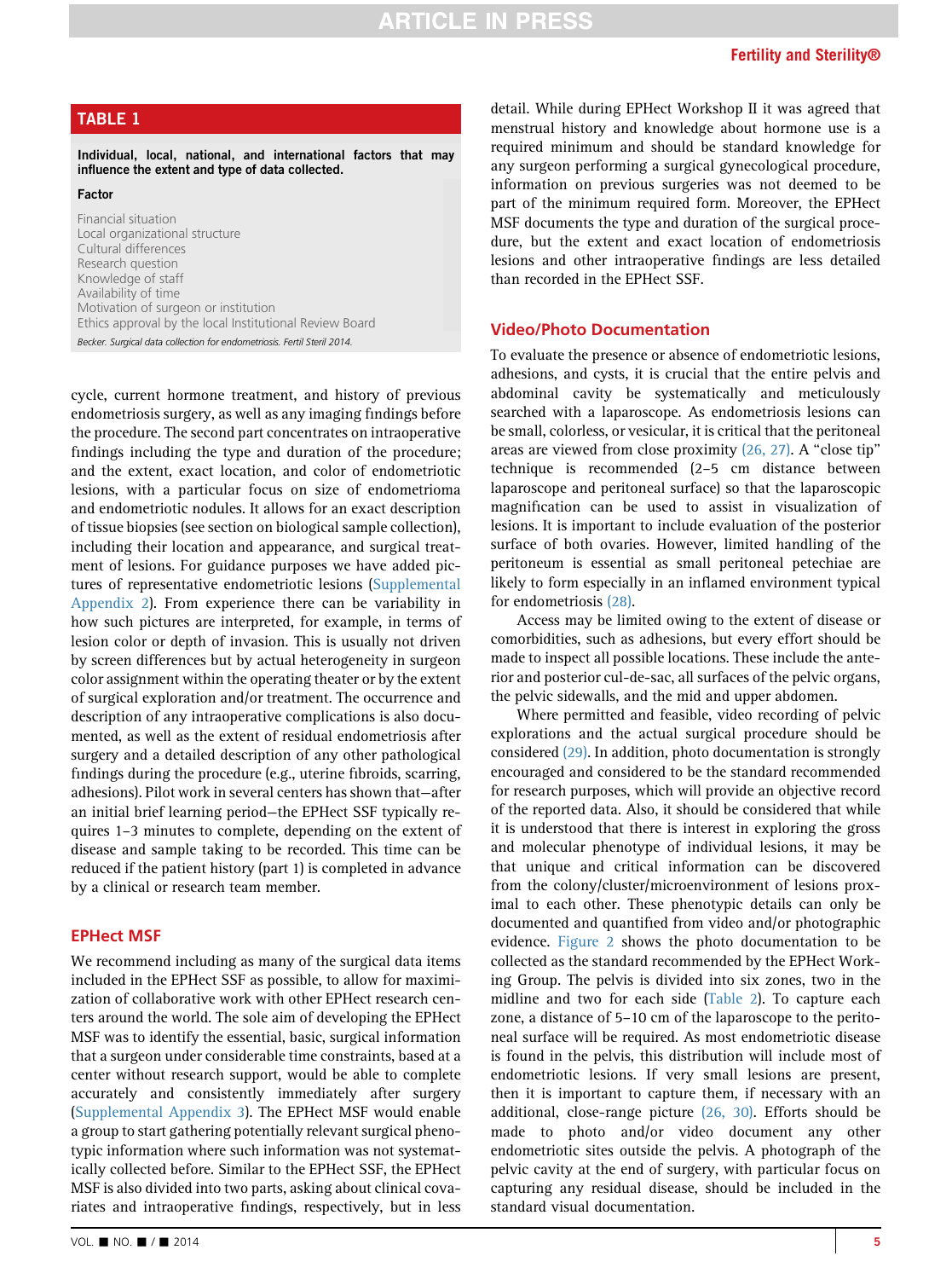#### <span id="page-5-0"></span>VIEWS AND REVIEWS





Schematic distribution of video and photo imaging encompassing the entire female pelvis and its organs. Each zone is recommended to be photographed separately.

Becker. Surgical data collection for endometriosis. Fertil Steril 2014.

As the era of digital photography and electronic medical records evolves, this is a highly appropriate time to innovate the methods by which surgical findings are documented [\(31\).](#page-8-0) Implementation of a standardized systematic approach for laparoscopic pelvic examination as suggested here by EPHect and recommended by others [\(16, 32\)](#page-8-0) will enhance diagnostic accuracy, help diagnose lesions in anatomically challenging locations, and provide a novel level of standardization that is important for both clinical patient-focused and academic research aims.

#### Biological Sample Collection

Potential biological samples relevant to endometriosis research that could be collected during laparoscopic surgery include, but are not limited to, endometriotic disease. Detailed EPHect SOPs for the collection, processing, and long-term storage of such samples, and evidence upon which these are based, are provided in two companion papers [\(21, 22\)](#page-8-0).

We recommend that samples be collected sequentially according to a prespecified, well-documented, protocol. For any samples collected intraoperatively, possible sources of contamination include fluids such as blood or distension fluids, for example, from hysteroscopy, general or prolonged exposure of the peritoneal surfaces to dry and cold  $CO<sub>2</sub>$ , anesthetic and premedication or other drugs, and exogenous exposures (33–[36\).](#page-8-0) The length of time between surgical excision/ extraction of the samples and subsequent processing/storage, along with the conditions in which samples are kept during this period, can have a very substantial impact on the molecular profiles that are detailed in the companion EPHect papers [\(21, 22\)](#page-8-0). It is essential therefore that optimal SOPs be implemented from the moment of surgical extraction of the sample, allowing the highest quality data to be obtained from

their analysis. Recording of metadata such as the times of the start of a procedure and of sampling are important to document [\(21, 22\)](#page-8-0).

In general, sampling should be performed as early as possible to diminish a possible impact of anesthetic drugs and the above-mentioned confounding variables on results [\(37\).](#page-8-0) Provided it is clinically justifiable, the order of sampling is dictated by the research question ([Fig. 3](#page-7-0)). For example, if intra-abdominal sampling (peritoneum, peritoneal fluid, endometriotic disease) is the main focus, it is recommended to perform laparoscopy before hysteroscopy to avoid contamination from hysteroscopic fluid. However, it may be clinically indicated to start the operation with the hysteroscopy. For research purposes, the order of surgical procedures and the type of the hysteroscopic fluid should be recorded as indicated on the EPHect SSF.

If peritoneal fluid is collected for research purposes, this should be the first intra-abdominal sample collected to reduce the risk of contamination with blood, cyst fluid, or tissue. The volume of peritoneal fluid is influenced by the ovaries and the menstrual cycle [\(38\)](#page-9-0). If no or very limited amounts of peritoneal fluid are available, then a lavage with physiologic saline (10 mL) over the pelvic organs and walls is the standard volume and site of lavage recommended. Ideally, any visible peritoneal fluid should be collected and stored separately before lavage. Higher volumes of lavage fluid should be avoided since peptides and secreted factors withstand longterm storage and future analysis better when concentrated (Raymond Anchan, M.D., personal communication). The optimal position to collect either peritoneal or lavage fluid is in a 30 $^{\circ}$  reverse Trendelenburg position [\(39\)](#page-9-0).

Next, endometriotic peritoneal lesions, and—if present adhesive sites should be collected. This is also the point of surgery at which ''normal''/control peritoneal tissue should be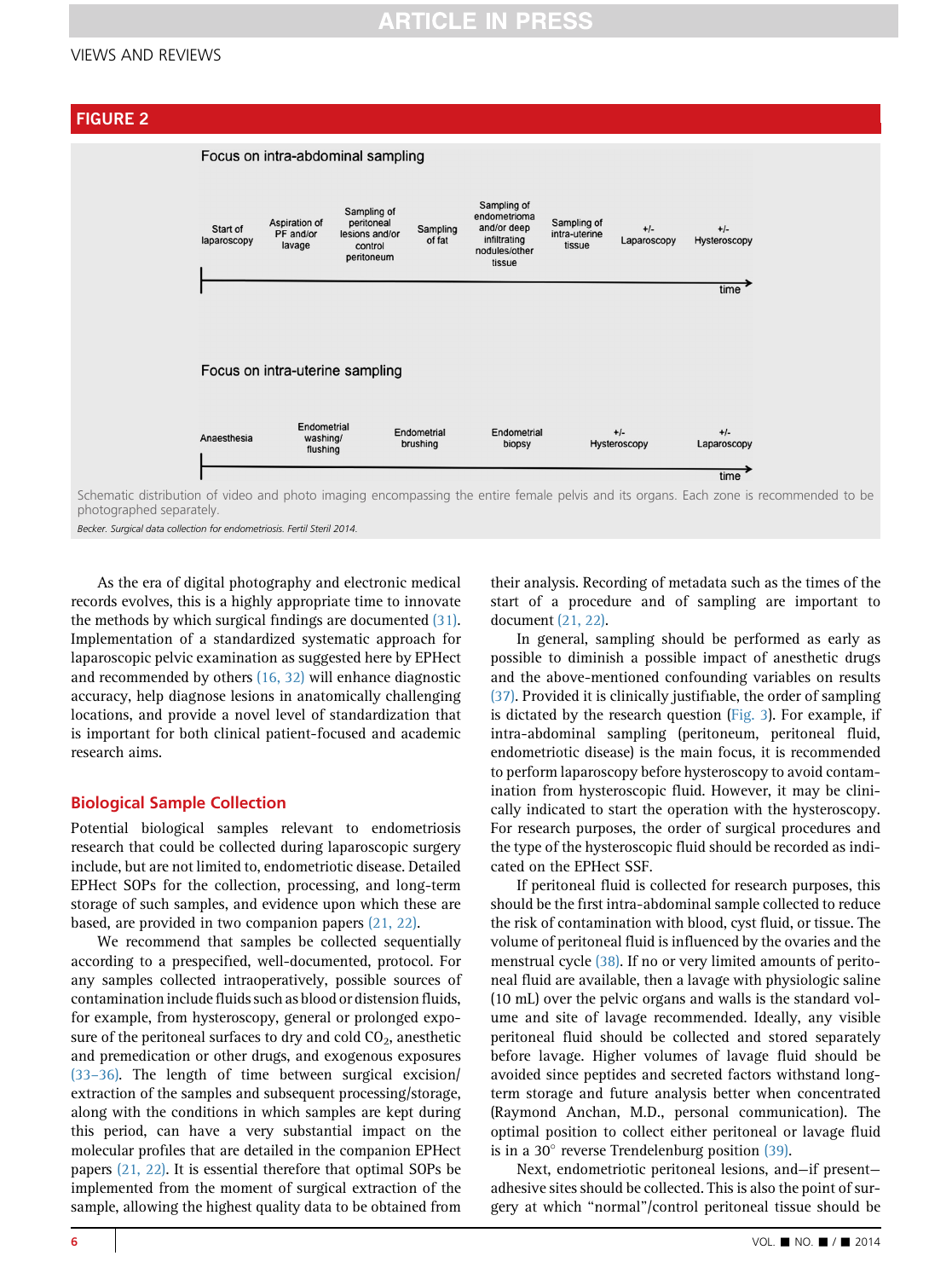## <span id="page-6-0"></span>TABLE 2

| - - 00 - -<br>Zone                                                        | <b>Boundaries</b>                                                                                                                                                      | <b>Contents</b>                                                                                                                                            |
|---------------------------------------------------------------------------|------------------------------------------------------------------------------------------------------------------------------------------------------------------------|------------------------------------------------------------------------------------------------------------------------------------------------------------|
|                                                                           | Bilateral: round ligaments<br>Posterior: uterus<br>Midline anterior abdominal<br>cavity limited by the<br>round ligaments<br>bilaterally and the<br>uterus posteriorly | Midline anterior abdominal<br>peritoneum<br>Anterior surface of the<br>broad ligaments<br>Bladder dome<br>Internal ring and inferior<br>epigastric vessels |
| $\label{eq:1} \prod_{i=1}^n \left\{ \prod_{i=1}^n \frac{1}{n_i} \right\}$ | Anterior: bladder<br>peritoneum<br>Bilateral: broad ligaments<br>and adnexae<br>Caudal: torus uterinus                                                                 | Uterus                                                                                                                                                     |
| $\mathbb{H}$                                                              | Anterior: torus uterinus<br>Bilateral: uterosacral<br>ligaments<br>Posterior: sacral pelvic brim                                                                       | Pouch-of-Douglas/posterior<br>cul-de-sac<br>Rectovaginal septum<br>Sigmoid colon<br>Presacral peritoneum                                                   |
| IV                                                                        | Anterior: right round<br>ligament<br>Medial: right broad ligament<br>and adnexe                                                                                        | Right lateral peritoneum<br>Anterior surface of right<br>broad ligament                                                                                    |
|                                                                           | Medial: uterus and right<br>uterosacral ligament<br>Anterior: right fallopian tube<br>Lateral: right<br>infundibulopelvic                                              | Fallopian tube and ovary<br>Mesovarium<br>Posterior surface of the<br>broad ligament<br>Ovarian fossa<br>Vessels and ureter                                |
| VI                                                                        | ligament<br>Anterior: right round<br>ligament<br>Medial: right broad ligament<br>and adnexe                                                                            | Left lateral peritoneum<br>Anterior surface of left<br>broad ligament                                                                                      |
| VII                                                                       | Medial: uterus and left<br>uterosacral ligament<br>Anterior: left fallopian tube<br>Lateral: left infundibulopelvic<br>ligament                                        | Fallopian tube and ovary<br>Mesovarium<br>Posterior surface of the<br>broad ligament<br>Ovarian fossa<br>Vessels and ureter                                |
| VIII                                                                      | Not applicable                                                                                                                                                         | Other abdominopelvic<br>areas including:<br>Adipose tissue<br>Bowel<br>Ureter<br>Anterior abdominal wall<br>Diaphragm                                      |
| IX                                                                        | Not applicable                                                                                                                                                         | Other sites outside the<br>abdominopelvic area<br>including: umbilicus,<br>scars, chest, etc.                                                              |
| Becker. Surgical data collection for endometriosis. Fertil Steril 2014.   |                                                                                                                                                                        |                                                                                                                                                            |

Suggested zones for surgical video and photographic documentation.

collected if approved as part of the research protocol by the center's human subjects research approval process. Collection and evaluation of control/normal adjacent tissue is a standard method within many fields, including cancer research, as it offers an extensive array of within-woman comparative molecular and genetic testing [\(40\)](#page-9-0) and should be included when possible to advance endometriosis research. However, again, the order of sample collection may change depending on the research question. Owing to the anatomic location and possible surgical complexity, endometriomas and deep infiltrating nodules are commonly the last samples to be collected. Sometimes large endometriomas may need to be mobilized or removed to gain access to the posterior

cul-de-sac/Pouch of Douglas. As per the standard recommendation, for any abdominal sample, the temperature of the  $CO<sub>2</sub>$ entering the abdomen and the presence or absence of a gas humidifier should be recorded for each sample [\(41\)](#page-9-0).

If the main research focus is on uterine sampling (eutopic endometrium and myometrium), then it may be preferable to begin with the endometrial biopsy to reduce the potential direct or indirect effect of anesthetic drugs or potential endocrine or paracrine influences on the samples [\(Fig. 3\)](#page-7-0). In any scenario, it is recommended as standard to collect endometrial samples before the insertion of a uterine manipulator, as this is likely to alter sample quality. Evidence exists that endometrial injury improves embryo implantation in the subsequent conception-attempting cycle [\(42\)](#page-9-0), indicating that such injury can result in changes in the endometrial phenotype. Intrauterine procedures such as hysteroscopy or endometrial biopsy should therefore be avoided for at least one full menstrual cycle before collection of samples for evaluation of endometriosis-associated changes in the endometrial phenotype. Alternatively, the type and date of any prior intrauterine procedure should be recorded as part of the minimum required form.

If surgically feasible, the use of electric or light energy should be avoided for all tissue collections, as electrosurgery/cautery artifacts may impact on the histological interpretation of the tissue [\(43\)](#page-9-0) and possibly on the expression of biomarkers. The extent of this effect is dependent upon factors such the type of device (laser or plasma jet versus mono- or bipolar electrosurgery) and the strength and time of energy used. If thermal energy is necessary, then it is recommended to use laser or plasma jet and as little energy as clinically possible and to leave a safety margin of 5 mm.

### **DISCUSSION**

Our knowledge of endometriosis and its associated symptoms is still in its infancy with regard to its etiology, natural history, noninvasive diagnostic methods, and optimal treatment modalities, despite years of basic, observational, and experimental (clinical trial) research. Many studies that were aimed at identifying sensitive and specific diagnostic markers for endometriosis have been underpowered, had various methodological flaws, or had uninterpretable or contradictory results [\(14\).](#page-8-0) While some studies have identified potentially interesting biomarker candidates, other studies could not replicate the findings, thus questioning their validity and reliability. Undoubtedly, differences in study design, execution, and analysis may be responsible for these discrepancies, but an important reason is also likely to be the lack of standardized phenotypic definition and protocol-based sample collection across studies, generating substantial study-related variability in results. Detailed, standardized, surgical characterization of endometriosis is a vital starting point to allow more homogeneous subtypes to be defined in studies and for molecular profiling and biomarker results to be correlated with disease entities.

As the opportunity for large-scale molecular profiling of tissues from women with endometriosis advances—with ever increasing sensitivity and robustness of technologies at ever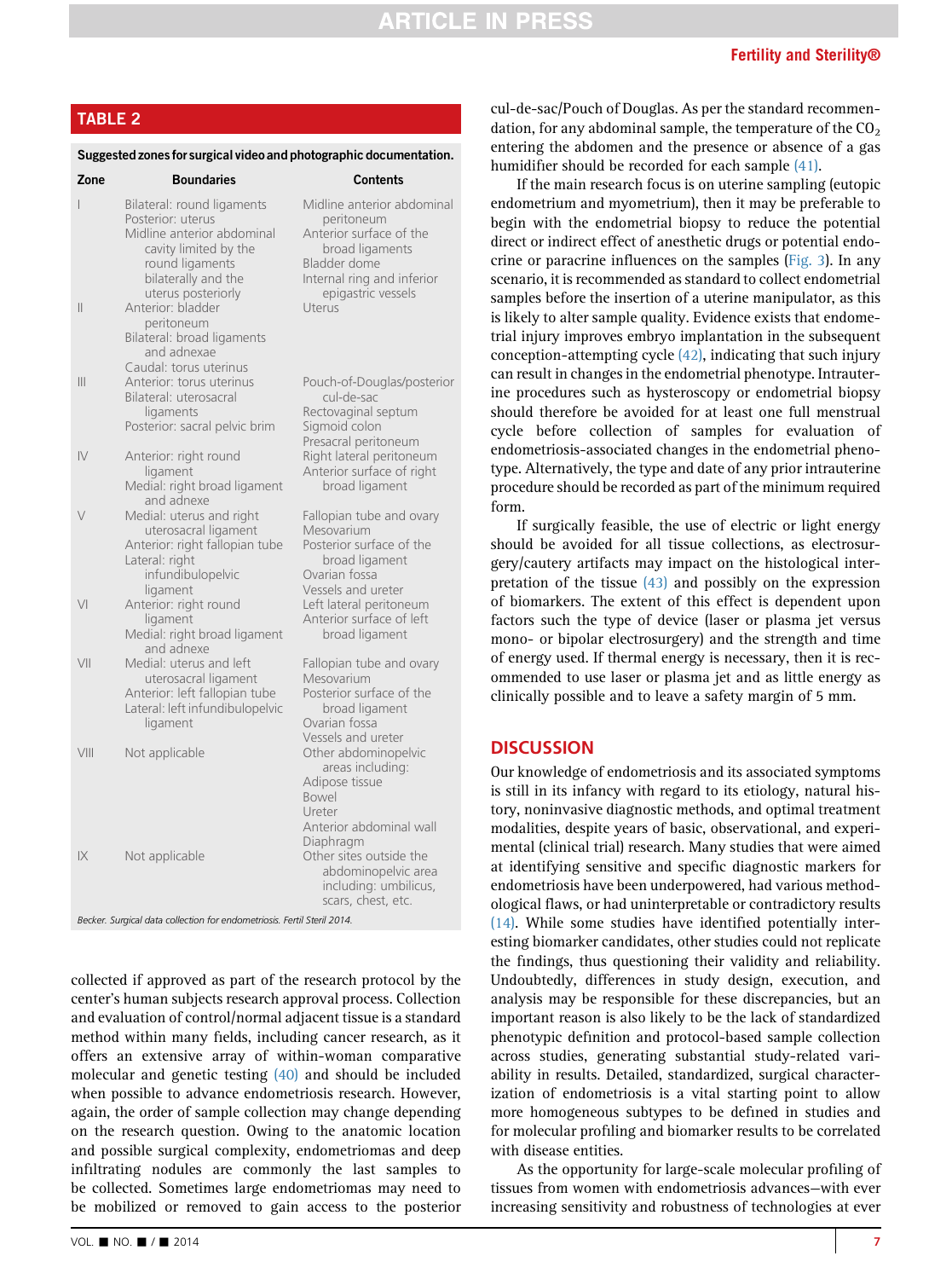#### <span id="page-7-0"></span>VIEWS AND REVIEWS





Becker. Surgical data collection for endometriosis. Fertil Steril 2014.

decreasing costs—the need for case and control/comparison data sets with available biological samples relevant to the disease, and collected using standard protocols, is obvious. However, it is impossible to achieve these goals without detailed phenotyping during surgical observations and from clinical symptomatology and epidemiologically relevant covariates. Standardization of such phenotyping will allow, for the first time, definition of endometriosis patient subgroups to be considered systematically, across phenotypically similar data sets, providing a real opportunity for studies to be powered sufficiently to address research questions specific to such subgroups. Indeed, the lack of surgical characterization of patient subgroups has been a major concern in clinical trials of novel treatment approaches in endometriosis, many of which have been unsuccessful or have remained unreported [\(44, 45\).](#page-9-0) One of the central criticisms of these studies is that either insufficient or irrelevant information was collected from patients, and therefore patient description or selection was suboptimal. Thus, to enable the multicenter collaborations envisaged by the WERF EPHect initiative, it is essential that centers adopting the WERF EPHect instruments and SOPs ensure that patients provide informed consent that allows their data and biological samples to be used in future multicenter (inter)national collaborations and that appropriate Ethics Committee and Institute Review Board approval is obtained that allows for such collaborations.

One central aim of WERF EPHect—in answer to research priorities identified in endometriosis [\(18, 19\)](#page-8-0)—is to standardize phenotypic data collection across studies of endometriosis, to allow large-scale research using multiple data sets that are characterized using the same phenotypic definitions as well as to allow replication of results between data sets. The surgical data collection tools presented here, in combination with the EPHect nonsurgical data collection

tools [\(20\),](#page-8-0) constitute the consensus of leading clinical, epidemiological, and/or basic science experts in the field of endometriosis and were based on extensive current knowledge and anticipated future relevance. While it is possible that some of the information about patient history and intraoperative findings collected in the EPHect instruments will turn out to be clinically irrelevant, it is vital that these data are collected and processed until a decision about their importance and significance can be explored. Also, as scientific foci shift, novel research fields, and methods emerge, and knowledge of endometriosis accumulates, it is likely that phenotypic data that may seem irrelevant at the moment may become important in the future for different, specific, research questions on patient subtypes.

We strongly advise the EPHect SSF, rather than EPHect MSF, be adopted where possible, as this will allow the generation of well-characterized phenotypic data sets that will be most versatile in their application to current and future research questions in the field of endometriosis. The evidence base for all EPHect data collection instruments and SOPs will be reviewed continuously upon feedback provided by investigators, and through systematic surveys and follow-up reviews after 1 year and every 3 years thereafter. Thus, investigators are strongly encouraged to provide such feedback. Updates of instruments will remain freely accessible to the research community through the WERF EPHect website (endometriosisfoundation.org/ephect). We ask that publication of results that are generated using WERF EPHect data and sample collection protocols appropriately reference the sources, including version numbers, of the instruments used. In the next phase of the EPHect initiative, WERF aims to: [1] develop freely available stand-alone applications as well as web-based systems to facilitate center-restricted data entry and reduce costs and time expenditure to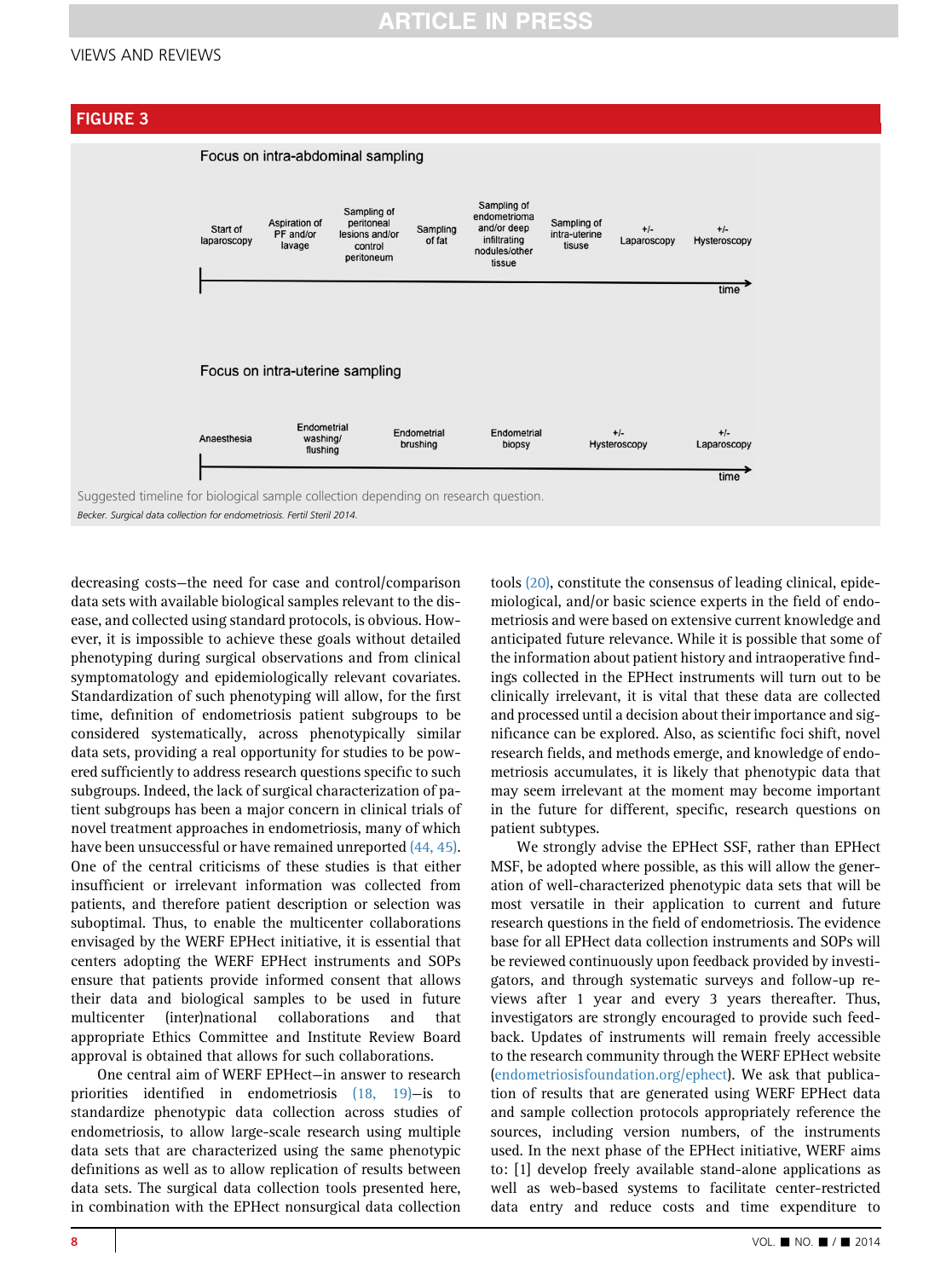<span id="page-8-0"></span>individual centers; and [2] amalgamate a voluntary registry of centers using EPHect data collection tools and biological sample SOPs that would offer any investigator a transparent platform for the establishment of new collaborations.

We hope that the recommendations we have presented on surgical phenotyping, in combination with the other data collection and sample protocols described in our EPHect companion manuscripts (20–22), will inspire a new chapter of globally standardized data and sample collection in endometriosis research, foster many new collaborations among existing centers, and encourage other endometriosis patient centers that have not yet embarked on research to join. This will surely aid our quest to improve of the quality of life of millions of women affected by endometriosis, and their partners, worldwide.

Acknowledgments: The authors thank Drs. G.D. Adamson, M.L. Laufer, L. Rombauts, and E. Saridogan for providing intraoperative pictures and are grateful to the patients who allowed us to use them.

#### **REFERENCES**

- 1. Von Rokitansky C. Ueber Uterusdrusen-Neubildung in Uterus and Ovarialsarcomen. Zkk Gesellsch Aerzte zu Wien 1860;37:577.
- 2. ASRM. Revised American Society for Reproductive Medicine classification of endometriosis: 1996. Fertil Steril 1997;67:817–21.
- 3. Haas D, Wurm P, Shamiyeh A, Shebl O, Chvatal R, Oppelt P. Efficacy of the revised Enzian classification: a retrospective analysis. Does the revised Enzian classification solve the problem of duplicate classification in rASRM and Enzian? Arch Gynecol Obstet 2013;287:941–5.
- 4. Vercellini P, Fedele L, Aimi G, Pietropaolo G, Consonni D, Crosignani PG. Association between endometriosis stage, lesion type, patient characteristics and severity of pelvic pain symptoms: a multivariate analysis of over 1000 patients. Hum Reprod 2007;22:266–71.
- 5. Adamson GD. Endometriosis Fertility Index: is it better than the present staging systems? Curr Opin Obstet Gynecol 2013;25:186–92.
- 6. Eskenazi B, Warner ML. Epidemiology of endometriosis. Obstet Gynecol Clin North Am 1997;24:235–58.
- 7. Waller KG, Lindsay P, Curtis P, Shaw RW. The prevalence of endometriosis in women with infertile partners. Eur J Obstet Gynecol Reprod Biol 1993;48: 135–9.
- 8. Adamson GD, Frison L, Lamb EJ. Endometriosis: studies of a method for the design of a surgical staging system. Fertil Steril 1982;38:659–66.
- 9. Koninckx PR, Martin DC. Deep endometriosis: a consequence of infiltration or retraction or possibly adenomyosis externa? Fertil Steril 1992;58:924–8.
- 10. Brosens I, Gordts S, Benagiano G. Endometriosis in adolescents is a hidden, progressive and severe disease that deserves attention, not just compassion. Hum Reprod 2013;28:2026–31.
- 11. Evers JL. Is adolescent endometriosis a progressive disease that needs to be diagnosed and treated? Hum Reprod 2013;28:2023.
- 12. Fassbender A, Vodolazkaia A, Saunders P, Lebovic D, Waelkens E, De Moor B, et al. Biomarkers of endometriosis. Fertil Steril 2013;99:1135–45.
- 13. May KE, Conduit-Hulbert SA, Villar J, Kirtley S, Kennedy SH, Becker CM. Peripheral biomarkers of endometriosis: a systematic review. Hum Reprod Update 2010;16:651–74.
- 14. May KE, Villar J, Kirtley S, Kennedy SH, Becker CM. Endometrial alterations in endometriosis: a systematic review of putative biomarkers. Hum Reprod Update 2011;17:637–53.
- 15. Giudice LC. Clinical practice. Endometriosis. N Engl J Med 2010;362: 2389–98.
- 16. Johnson NP, Hummelshoj L, World Endometriosis Society Montpellier Consortium. Consensus on current management of endometriosis. Hum Reprod 2013;28:1552–68.
- 17. Kennedy S, Bergqvist A, Chapron C, D'Hooghe T, Dunselman G, Greb R, et al. ESHRE guideline for the diagnosis and treatment of endometriosis. Hum Reprod 2005;20:2698–704.
- 18. Rogers PA, D'Hooghe TM, Fazleabas A, Gargett CE, Giudice LC, Montgomery GW, et al. Priorities for endometriosis research: recommendations from an international consensus workshop. Reprod Sci 2009;16:335–46.
- 19. Rogers PA, D'Hooghe TM, Fazleabas A, Giudice LC, Montgomery GW, Petraglia F, et al. Defining future directions for endometriosis research: workshop report from the 2011 World Congress of Endometriosis in Montpellier, France. Reprod Sci 2013;20:483–99.
- 20. Vitonis AF, Vincent K, Rahmioglu N, Fassbender A, Buck Louis GM, Hummelshoj L, et al. World Endometriosis Research Foundation Endometriosis Phenome and Biobanking Harmonisation Project: II. Clinical and covariate phenotype data collection in endometriosis research . Fertil Steril 2014; 102:XX-XX.
- 21. Rahmioglu N, Fassbender A, Vitonis AF, Tworoger S, Hummelshoj L, D'Hooghe T, et al. World Endometriosis Research Foundation Endometriosis Phenome and Biobanking Harmonisation Project: III. Fluid biospecimen collection, processing, and storage in endometriosis research . Fertil Steril 2014;102:XX-XX.
- 22. Fassbender A, Rahmioglu N, Vitonis AF, Vigano P, Giudice LC, D'Hooghe TM, et al. World Endometriosis Research Foundation Endometriosis phenome and biobanking harmonization Project: IV. Tissue collection, processing, and storage in endometriosis research 2014.
- 23. Nnoaham KE, Hummelshoj L, Kennedy SH, Jenkinson C, Zondervan KT, World Endometriosis Research Foundation Women's Health Symptom Survey Consortium. Developing symptom-based predictive models of endometriosis as a clinical screening tool: results from a multicenter study. Fertil Steril 2012;98:692–701.e5.
- 24. Nnoaham KE, Hummelshoj L, Webster P, d'Hooghe T, de Cicco Nardone F, de Cicco Nardone C, et al. Impact of endometriosis on quality of life and work productivity: a multicenter study across ten countries. Fertil Steril 2011;96:366–73.e8.
- 25. Adamson GD, Pasta DJ. Endometriosis fertility index: the new, validated endometriosis staging system. Fertil Steril 2010;94:1609–15.
- 26. Martin DC. Research aspects of endometriosis surgery. Ann NY Acad Sci 2002;955:353–9. discussion 389–93, 396–406.
- 27. Redwine DB. ''Invisible'' microscopic endometriosis: a review. Gynecol Obstet Invest 2003;55:63–7.
- 28. Martin DC, Hubert GD, Vander Zwaag R, el-Zeky FA. Laparoscopic appearances of peritoneal endometriosis. Fertil Steril 1989;51:63–7.
- 29. Koninckx PR. Videoregistration of surgery should be used as a quality control. J Min Invas Gynecol 2008;15:248–53.
- 30. Stripling MC, Martin DC, Chatman DL, Zwaag RV, Poston WM. Subtle appearance of pelvic endometriosis. Fertil Steril 1988;49:427–31.
- 31. Lessey BA, Higdon HL 3rd, Miller SE, Price TA. Intraoperative detection of subtle endometriosis: a novel paradigm for detection and treatment of pelvic pain associated with the loss of peritoneal integrity. J Vis Exp 2012.
- 32. Dunselman GA, Vermeulen N, Becker C, Calhaz-Jorge C, D'Hooghe T, De Bie B, et al. ESHRE guideline: management of women with endometriosis. Hum Reprod 2014;29:400–12.
- 33. Davey AK, Hayward J, Marshall JK, Woods AE. The effects of insufflation conditions on rat mesothelium. Int J Inflam 2013;2013:816283.
- 34. Mammoto A, Mammoto T, Ingber DE. Mechanosensitive mechanisms in transcriptional regulation. J Cell Sci 2012;125:3061–73.
- 35. Molinas CR, Mynbaev O, Pauwels A, Novak P, Koninckx PR. Peritoneal mesothelial hypoxia during pneumoperitoneum is a cofactor in adhesion formation in a laparoscopic mouse model. Fertil Steril 2001;76:560–7.
- 36. Shimomura M, Hinoi T, Ikeda S, Adachi T, Kawaguchi Y, Tokunaga M, et al. Preservation of peritoneal fibrinolysis owing to decreased transcription of plasminogen activator inhibitor-1 in peritoneal mesothelial cells suppresses postoperative adhesion formation in laparoscopic surgery. Surgery 2013; 153:344–56.
- 37. Stelzhammer V, Rothermundt M, Guest PC, Michael N, Sondermann C, Kluge W, et al. Proteomic changes induced by anaesthesia and muscle relaxant treatment prior to electroconvulsive therapy. Proteom Clin App 2011;5:644–9.